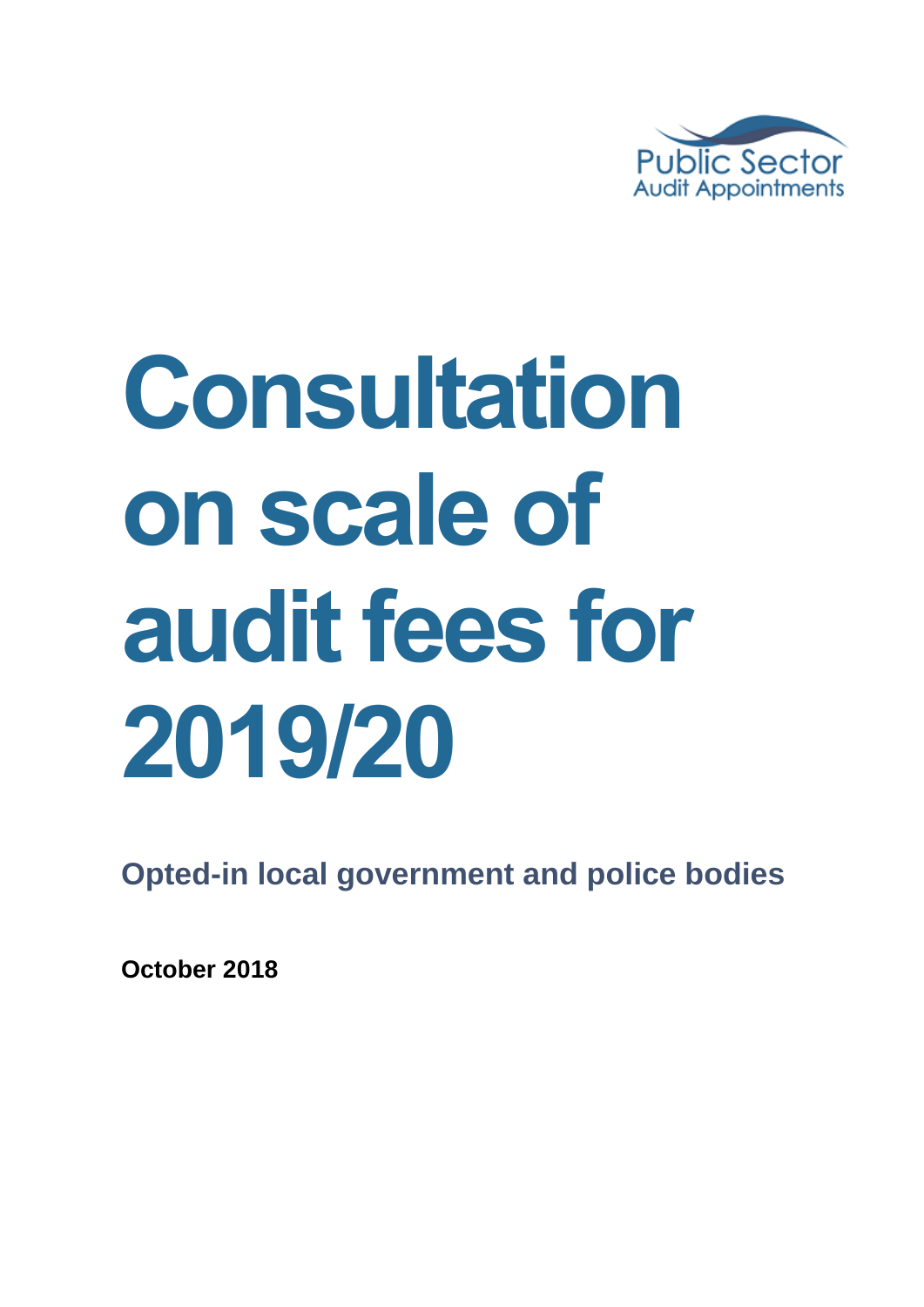**Public Sector Audit Appointments Limited (PSAA) is an independent company limited by guarantee incorporated by the Local Government Association in August 2014.**

**In 2015 the Secretary of State for Communities and Local Government delegated a number of statutory functions (from the Audit Commission Act 1998) to PSAA on a transitional basis. These responsibilities draw to a conclusion in 2018/19 with completion of the 2017/18 audits of relevant authorities.**

**In July 2016, the Secretary of State specified PSAA as an appointing person for principal local government authorities for audits from 2018/19, under the provisions of the Local Audit and Accountability Act 2014 and the Local Audit (Appointing Person) Regulations 2015.**

**From 2018/19, PSAA is responsible for appointing an auditor and setting scales of fees for relevant principal authorities that have chosen to opt into its national scheme.**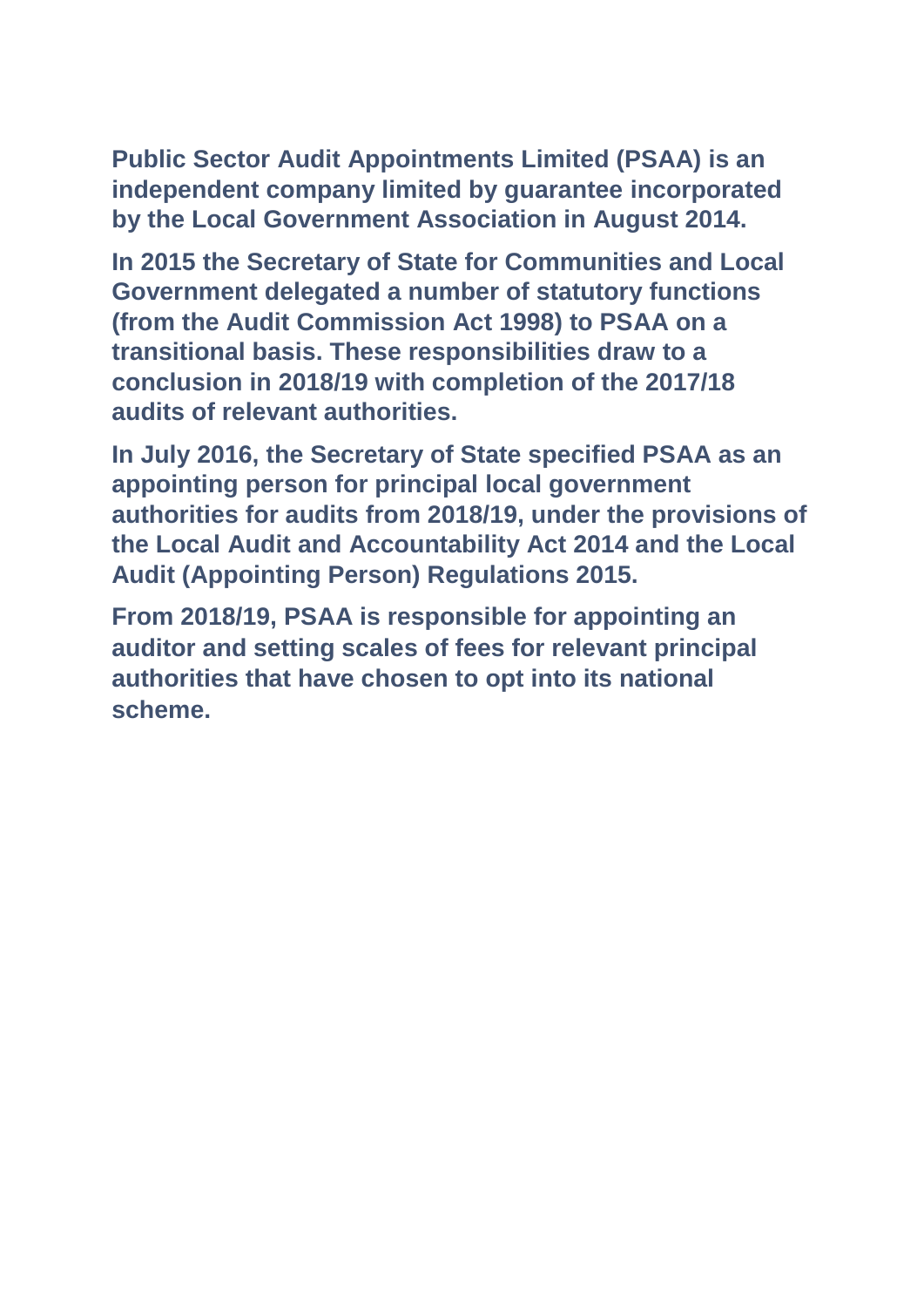# **Contents**

| Scale fees during the appointing period 2018/19 to 2022/23 6 |  |
|--------------------------------------------------------------|--|
|                                                              |  |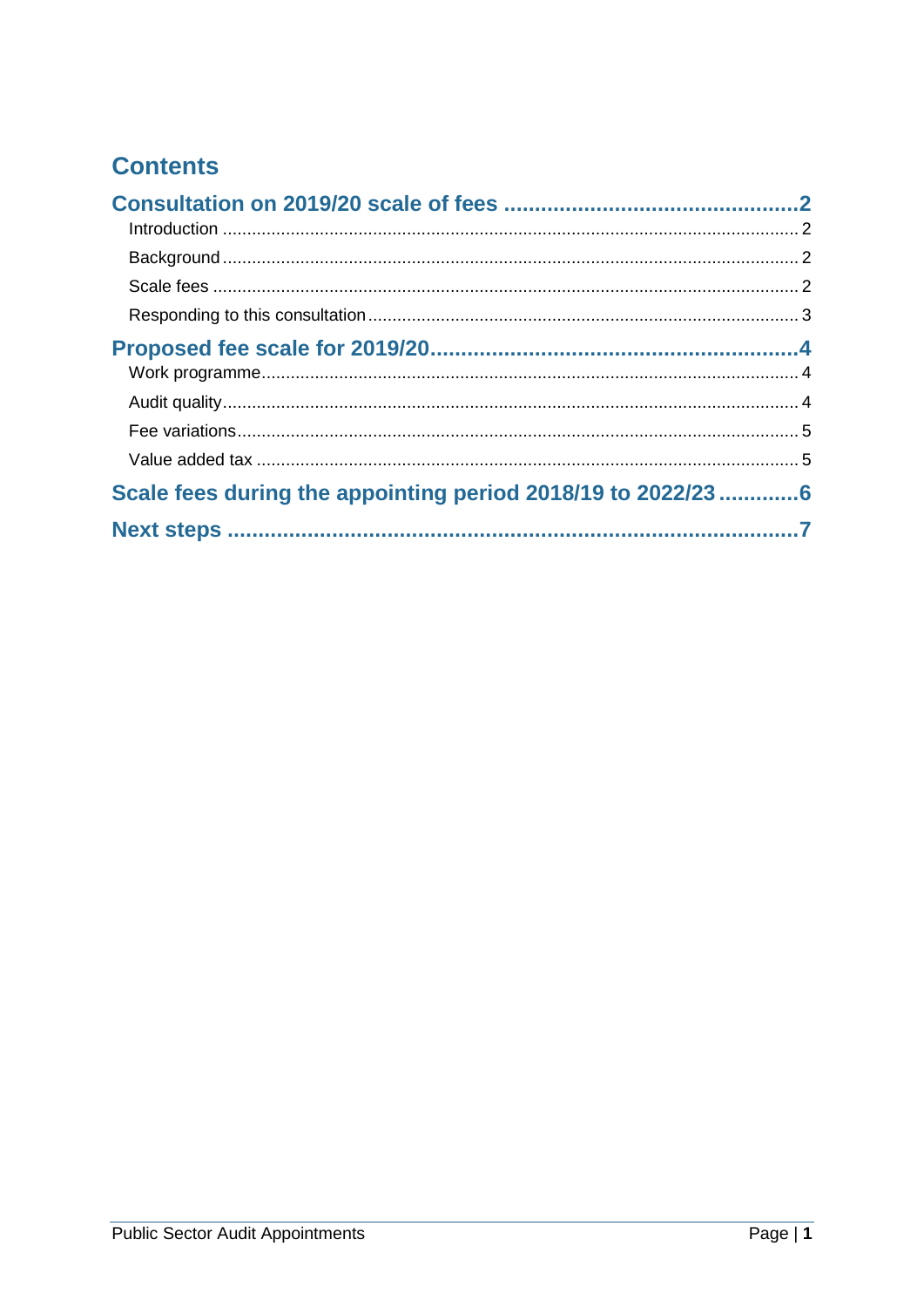# <span id="page-3-0"></span>**Consultation on 2019/20 scale of fees**

### <span id="page-3-1"></span>**Introduction**

**1** This consultation sets out the proposed scale of fees for the work to be undertaken by appointed auditors in respect of the 2019/20 financial statements at authorities that have opted into Public Sector Audit Appointments' (PSAA) national auditor appointment scheme.

**2** The consultation also provides an indication of the outlook for scale fees for the five years of the current appointing period, covering the audits of accounts from 2018/19 to 2022/23. We review and update our estimates each year, and consult opted-in authorities and other stakeholders annually on our proposals before publishing the confirmed fee scale on our website.

**3** Scale fees are based on the expected work auditors will undertake under the Code of Audit Practice and supporting guidance published by the National Audit Office, the financial reporting requirements set out in the Code of Practice on Local Authority Accounting published by CIPFA/LASAAC, and the professional standards applicable to auditors' work.

**4** We hope the information set out in this consultation is helpful to opted-in authorities and other stakeholders in considering our proposals for the 2019/20 fee scale, as well as supporting longer-term financial planning.

## <span id="page-3-2"></span>**Background**

**5** PSAA is specified by the Secretary of State for Housing, Communities and Local Government under the Local Audit and Accountability Act 2014 and the Local Audit (Appointing Person) Regulations 2015 as the appointing person for principal local government bodies in England, including local police bodies.

**6** PSAA's responsibilities include appointing auditors to opted-in bodies, setting fees, and monitoring the performance of auditors and the quality of their work. More information about [PSAA](http://www.psaa.co.uk/about-us/what-we-do/) is available on our website.

**7** At the time of issuing this consultation, there are 495 bodies eligible to opt into PSAA's national scheme, of which 485 (98%) have opted in for the current appointing period, covering the accounts for five years, from 2018/19 to 2022/23.

#### <span id="page-3-3"></span>**Scale fees**

**8** PSAA's approach to setting scale fees for the appointing period, and the specific proposals for scale fees for 2019/20, are set out in the remainder of this document.

**9** PSAA averages firms' costs, so that all bodies benefit from the same proportionate savings, irrespective of the firm appointed to a particular opted-in body.

**10** PSAA operates on a not-for-profit basis. Fees are therefore set with a view to covering the amounts we need to pay to audit firms and the expected operating costs of PSAA. Any surplus arising from the scale fees set following this consultation will be distributed back to opted-in bodies during the appointing period.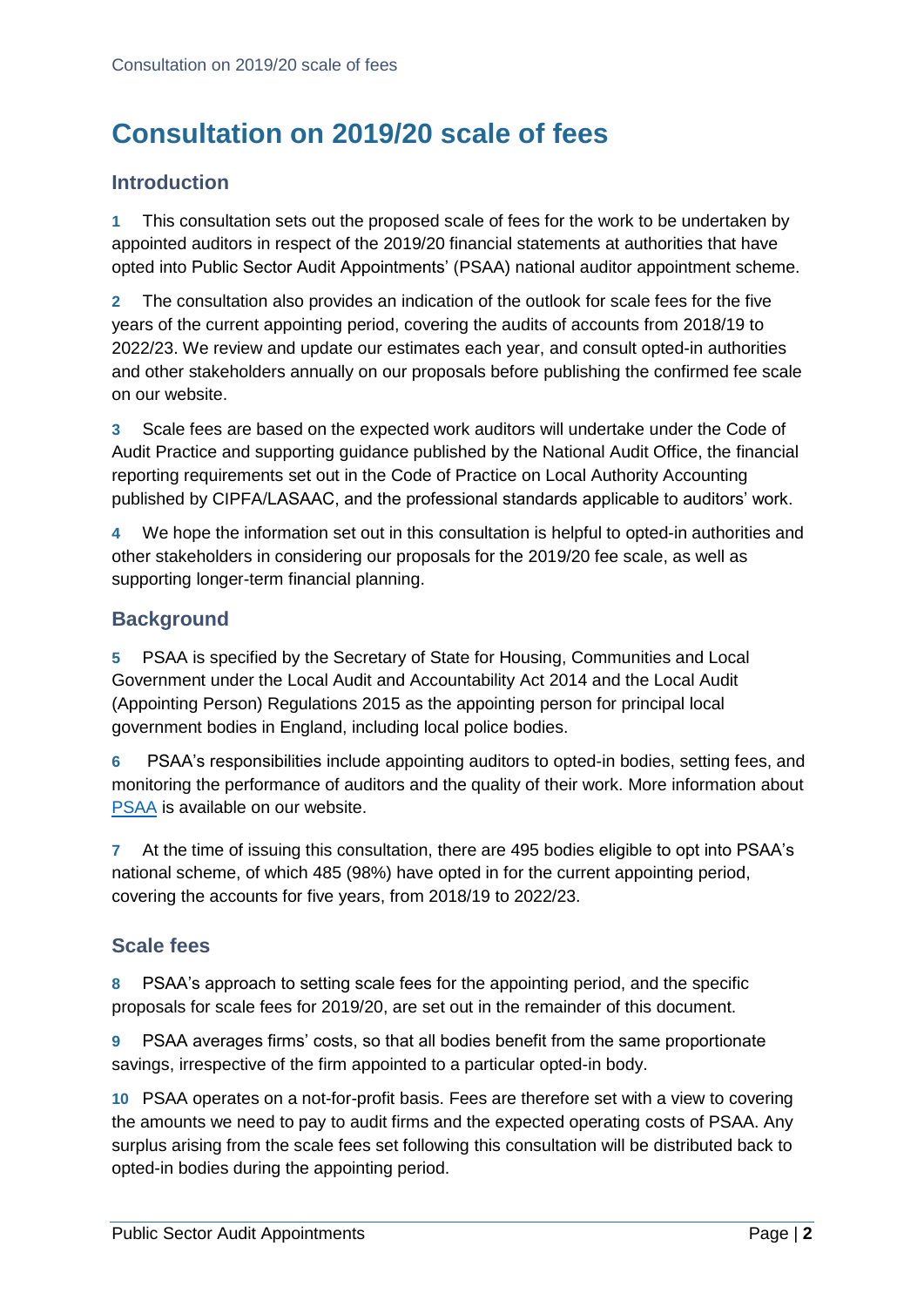## <span id="page-4-0"></span>**Responding to this consultation**

We welcome comments on the proposals contained in this document. Please send comments by email to:

[workandfeesconsultation@psaa.co.uk](mailto:workandfeesconsultation@psaa.co.uk)

The consultation will close on **Monday 17 December 2018**.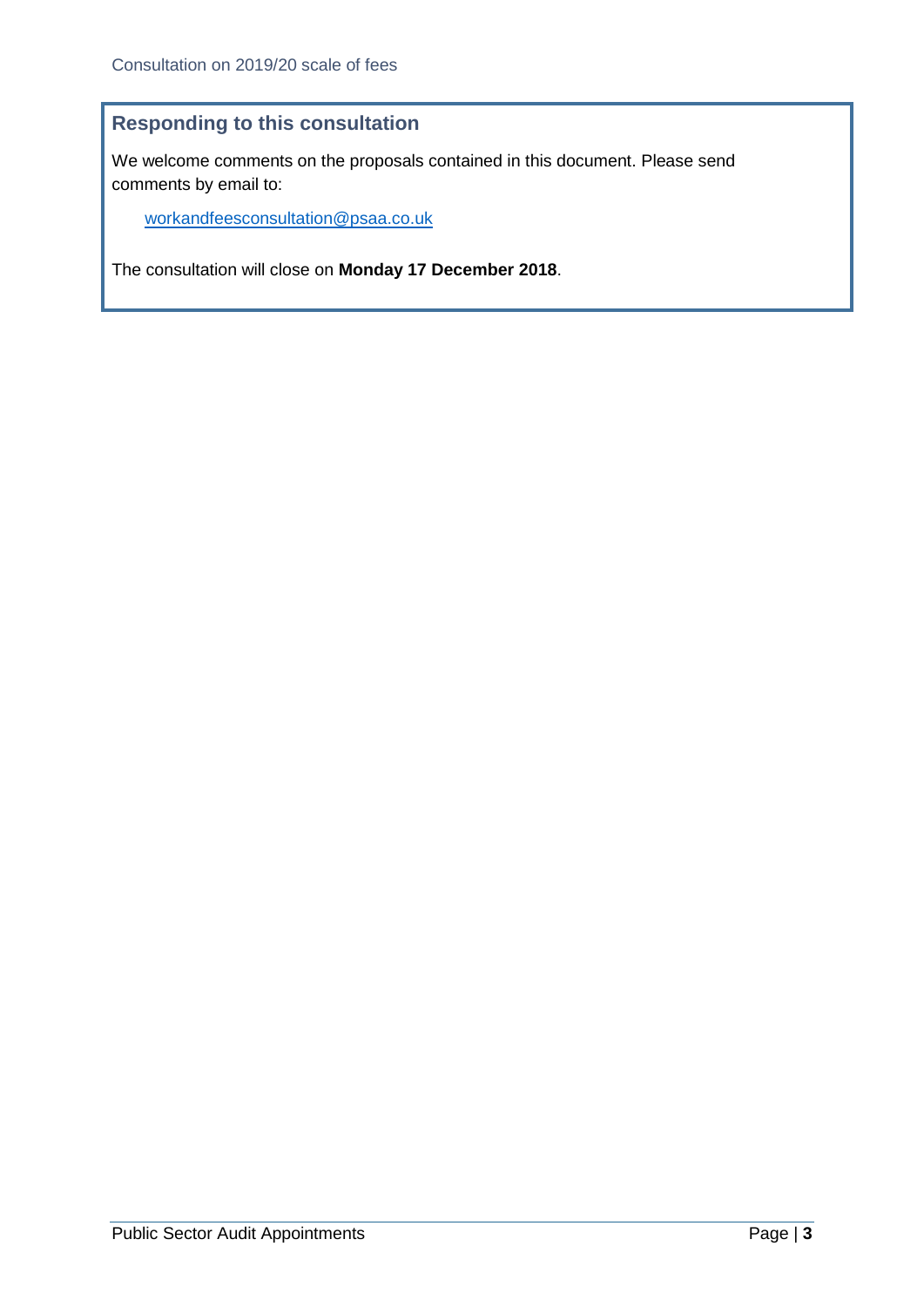# <span id="page-5-0"></span>**Proposed fee scale for 2019/20**

**11** The Local Audit (Appointing Person) Regulations 2015 (the Regulations) require PSAA to specify, before the start of the financial year to which the fees relate, the scale of fees for the audit of the accounts of opted-in authorities.

**12** We propose that the scale of fees for 2019/20 should be the same as the scale of fees applicable for 2018/19. PSAA was able to reduce scale fees for 2018/19 by 23 per cent compared to the fees applicable for 2017/18 as a result of the favourable prices secured from firms in our audit services procurement and having regard to planned savings in PSAA's own operating costs. We have reviewed our costs in preparation for this consultation and are pleased to confirm that we are able to sustain 2018/19 fees for a second year.

**13** The proposed scale of fees for 2019/20 reflects the cost of the expected work programme outlined below.

**14** The proposed scale fee for each opted-in local government and police audited body is [available on our website.](https://www.psaa.co.uk/audit-fees/2019-2020scaleoffees) Paragraphs [21](#page-6-2) to [25](#page-6-3) below explain the arrangements that apply to the variation of fees in certain circumstances.

#### <span id="page-5-1"></span>**Work programme**

**15** Under the provisions of the Local Audit and Accountability Act 2014 (the 2014 Act), the National Audit Office (NAO) is responsible for publishing the statutory [Code of Audit Practice](http://www.nao.org.uk/code-audit-practice/wp-content/uploads/sites/29/2015/03/Final-Code-of-Audit-Practice.pdf) and supporting guidance for auditors. Audits of the accounts for 2019/20 will be undertaken in accordance with the requirements of the Code.

**16** The Code requires the auditor to give an opinion on the financial statements of a body subject to audit under the 2014 Act, and a conclusion on the arrangements for value for money. Further information on the Code and supporting guidance is available on the NAO [website.](http://www.nao.org.uk/code-audit-practice/)

**17** Auditors tailor their work to reflect local circumstances and their assessment of audit risk. They do this by assessing the significant financial and operational risks facing an audited body, and the arrangements it has put in place to manage those risks.

**18** The scale of fees set out in this consultation is based on the assumption of no significant changes in NAO guidance for auditors, professional standards, or CIPFA/LASAAC financial reporting requirements that would affect materially the amount of audit work to be undertaken for 2019/20 audits. A previous example of such a material change in audit work was the implementation of international financial reporting standards (IFRS) for local government bodies for 2010/11.

## <span id="page-5-2"></span>**Audit quality**

**19** PSAA is very aware of the need to maintain and, where possible, strive for improvements in, audit quality. Our responsibilities in this area were a major driver in our audit services procurement and are emphasised in the contracts we have entered into with successful firms.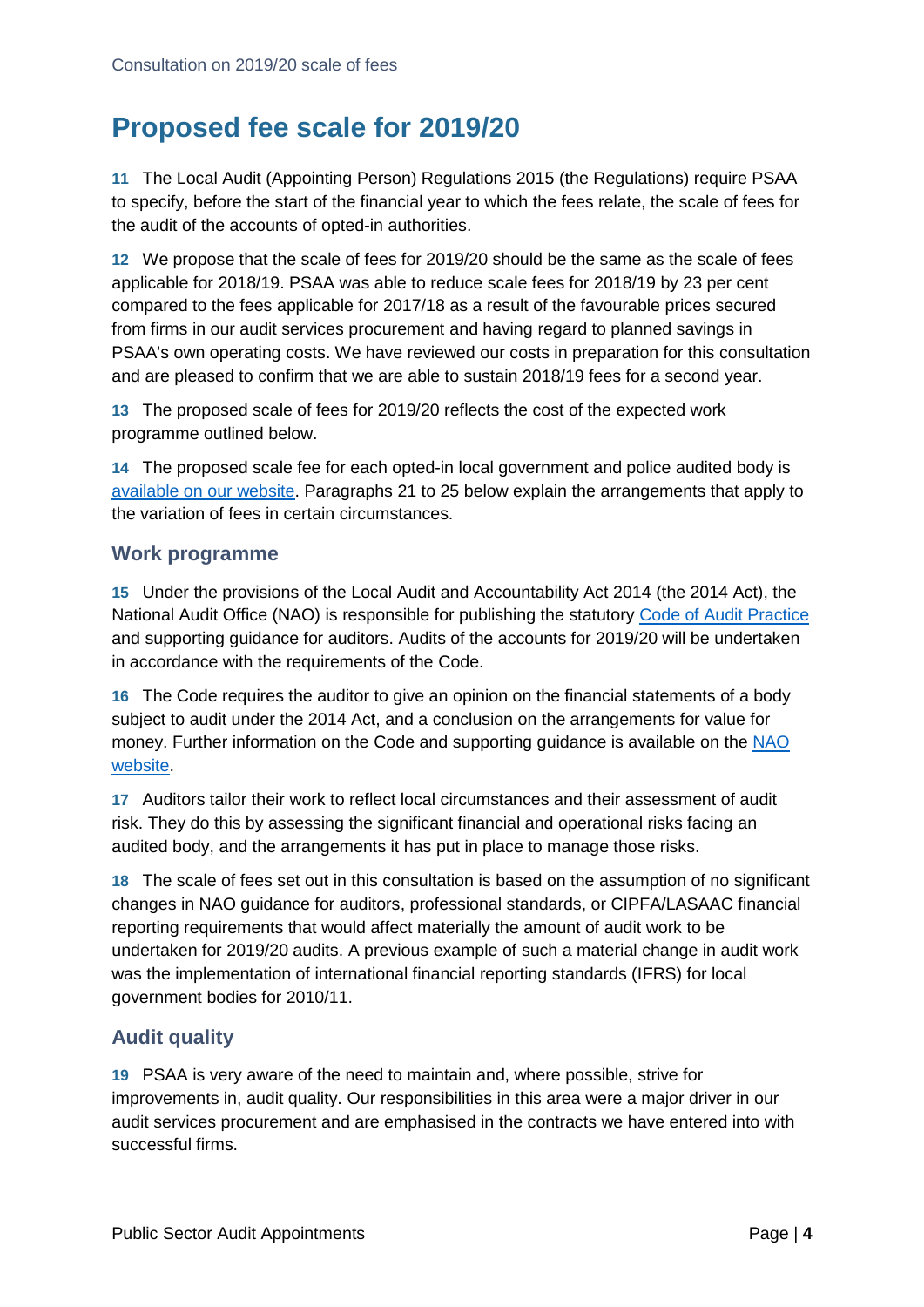**20** We have developed new arrangements for monitoring and reporting on auditor performance and audit quality under the contracts for the appointing period 2018/19 to 2022/23. The new arrangements will be implemented to coincide with the start of the audits of 2018/19 accounts. Further information is available on the [audit quality](https://www.psaa.co.uk/audit-quality/) pages of our website.

#### <span id="page-6-0"></span>**Fee variations**

<span id="page-6-2"></span>**21** PSAA has the power to determine the fee above or below the scale fee, where it considers that substantially more or less work was required than envisaged by the scale fee. Scale fees are based on the expectation that audited bodies are able to provide the auditor with complete and materially accurate financial statements, with supporting working papers, within agreed timeframes.

**22** The proposed scale of fees for 2019/20 is based on the individual scale fees applicable for 2018/19 because these represent the most accurate reflection available of auditors' current assessments of audit risk and complexity for each opted-in body. Where it becomes clear that audit risk or complexity have changed, the auditor may request a variation to the scale fee. We would only expect variations to occur for 2019/20 where these factors are significantly different from those identified and reflected in the 2018/19 scale fee.

**23** Variation requests must be made to PSAA by the auditor using a standard process and cannot be invoiced to an audited body by the auditor until they have been approved by PSAA.

**24** PSAA obtains updated fee information, and explanations for any proposed variations from the scale fee, from appointed auditors on a regular basis. We consider the reasonableness of the explanations provided by auditors, and require the auditor to confirm that they have discussed the reasons for the additional fee with the audited body before we finalise our decision on any variation to the scale fee.

<span id="page-6-3"></span>**25** PSAA will charge fees for considering objections as a variation to the scale fee, from the point at which auditors accept an objection as valid, or for any special investigations, such as those arising from disclosures under the Public Interest Disclosure Act 1998.

#### <span id="page-6-1"></span>**Value added tax**

**26** All the 2019/20 fee scales exclude value added tax (VAT), which will be charged at the prevailing rate of 20 per cent on all work done.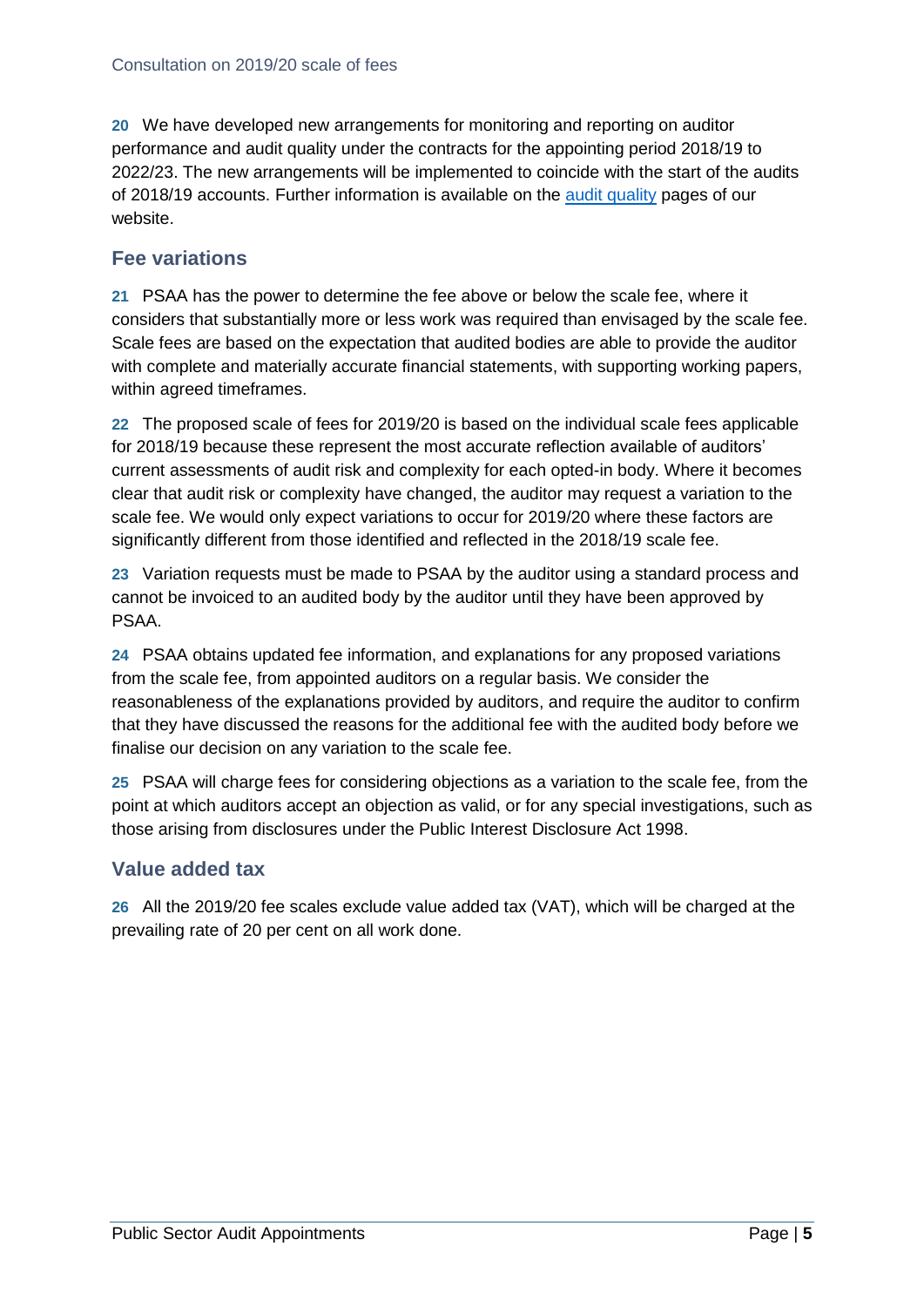# <span id="page-7-0"></span>**Scale fees during the appointing period 2018/19 to 2022/23**

**27** We published the fee scale for opted-in bodies for 2018/19, the first year of the current five-year appointing period, in March 2018. We were able to reduce scale fees for 2018/19 by 23 per cent, compared to the fees applicable for the previous year, as a result of the favourable prices secured from firms in our audit services procurement and planned reductions in PSAA's own operating costs.

**28** When we published the 2018/19 fee scale, we explained that PSAA hopes to be able to maintain the 23 per cent reduction for the first three years of the appointing period, based on assumptions at that time about inflation and the amount of work auditors are required to undertake.

**29** In advance of consulting on the fee scale for 2019/20, the second year of the appointing period, we have reviewed our assumptions and estimates. Our review has confirmed that we are able to sustain the 23 per cent reduction for the 2019/20 audits.

**30** We currently expect to maintain the 23 per cent reduction for the third year of the appointing period (for audits of the 2020/21 accounts), and may be able to maintain the same level for all five years of the appointing period, but it is not possible to be certain at this early stage. At present we are making cautious assumptions about the likely level of inflation during the appointing period, having regard to the clear uncertainties and potential risks in the longer-term economic outlook.

**31** Scale fees must cover both the cost of auditors' work at individual opted-in bodies and PSAA's own costs. PSAA has undertaken a significant review of its own costs and staffing structure, and has implemented changes to reduce its cost base for the appointing period.

**32** The most significant factors that could have an impact on the level of scale fees required during the appointing period relate to:

- **Inflation**: there is uncertainty about the expected level of inflation but a generally rising trend. The contracts with audit firms include an increase for inflation in the later years of the appointing period.
- **Code of Audit Practice**: the National Audit Office is required to publish a new Code every five years. The next Code will be applicable from 2020/21, the third year of the appointing period. Any changes to the scope of auditors' work, whether this increases or decreases the work required, must be reflected in scale fees.
- **Changes in financial reporting requirements**: current scale fees reflect the audit work needed based on current financial reporting requirements. Changes to these requirements may have an impact on scale fees.

**33** It is not PSAA's intention to generate or retain any surplus from scale fees. If any surplus arises, it will be distributed back to opted-in bodies. The most recent distribution of this type was made in December 2017. The scale of any future distribution is likely to be modest at individual authority level.